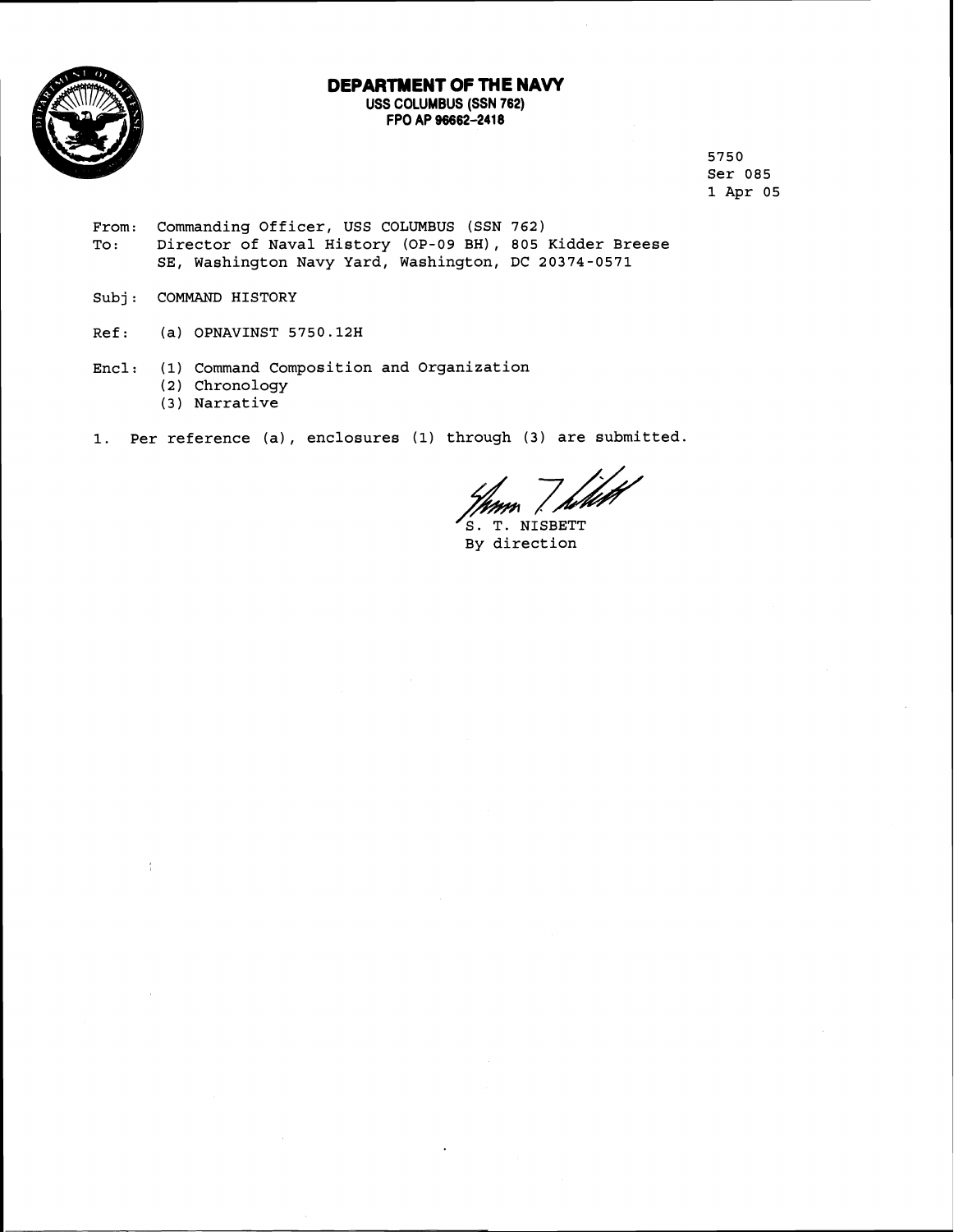## **USS COLUtdBUS (SSN 762) CHRONOLOGY FOR JAN 2004 TO DEC 2004**

|                            | CHRONOLOGY FOR JAN 2004 TO DEC 2004                                                                                   |
|----------------------------|-----------------------------------------------------------------------------------------------------------------------|
| DATE                       | <b>EVENT</b>                                                                                                          |
|                            | 01 JAN - 26 JAN AT-SEA OPERATIONS                                                                                     |
| 27 JAN - 03 FEB            | IN PORT: GUAM                                                                                                         |
| 04 FEB - 11 FEB            | AT-SEA OPERATIONS                                                                                                     |
| 12 FEB - 16 FEB            | IN PORT: SASEBO, JAPAN                                                                                                |
| 17 FEB - 23 FEB            | AT-SEA OPERATIONS                                                                                                     |
| 24 FEB - 26 FEB            | IN PORT: CHINHAE, KOREA                                                                                               |
|                            | 27 FEB - 07 APR AT-SEA OPERATIONS - ANNUAL-EX                                                                         |
| 08 APR - 19 APR            | IN PORT: YOKOSUKA, JAPAN                                                                                              |
| 20 APR - 26 APR            | <b>TRANSIT</b>                                                                                                        |
|                            | 27 APR - 28 APR OPERATIONAL REACTOR SAFEGUARDS EXAM                                                                   |
| 29 APR - 06 JUN            | INPORT: PEARL HARBOR, HI - STAND DOWN PERIOD                                                                          |
| 07 JUN - 10 JUN            | WEAPONS OFFLOAD                                                                                                       |
| 11 JUN - 14 JUN            | POTS/PATS                                                                                                             |
| 15 JUN - 18 JUN            | INPORT POTS/PATS                                                                                                      |
| 19 JUN - 27 JUL            | UPKEEP - SELF CONTAINED BREATHING APPARATUS EQUIPMENT<br>INSTALLED                                                    |
| 28 JUL - 30 JUL            | UNDERWAY                                                                                                              |
| 31 JUL - 15 AUG            | IN PORT: PEARL HARBOR, HI - DEPOT MODERNIZATON PERIOD<br>TRAINING                                                     |
|                            | 16 AUG - 20 AUG BASIC SUBMARINE ASSESSMENT                                                                            |
| 21 AUG - 29 AUG            | IN PORT: PEARL HARBOR, HI - CHANGE OF HOMEPORT PREPARATIONS<br>INSTALLATION OF SHIFT<br>OPERATIONAL MANAGEMENT SYSTEM |
| 30 AUG - 10 SEP            | TRANSIT                                                                                                               |
|                            | 11 SEP - 13 SEP IN-PORT: ESQUIMALT, CANADA                                                                            |
|                            | 14 SEP - 15 SEP UNDERWAY - CHANGE OF HOMEPORT: BREMERTON, WA                                                          |
|                            | 16 SEP - 19 SEP DMP/DRYDOCKING PREPARATIONS                                                                           |
| 27 SEP - 28 SEP DRYDOCKING |                                                                                                                       |
|                            | 23 SEP - 17 NOV DMP PREPARATIONS - SHIP TURNOVER TO SHIPYARD                                                          |
|                            | 18 NOV - 22 DEC DEPOT MODERNIZATON PERIOD - DEAD ELECTRIC                                                             |
|                            | 23 DEC - 31 DEC CHRISTMAS STAND DOWN                                                                                  |

**Encl (2)**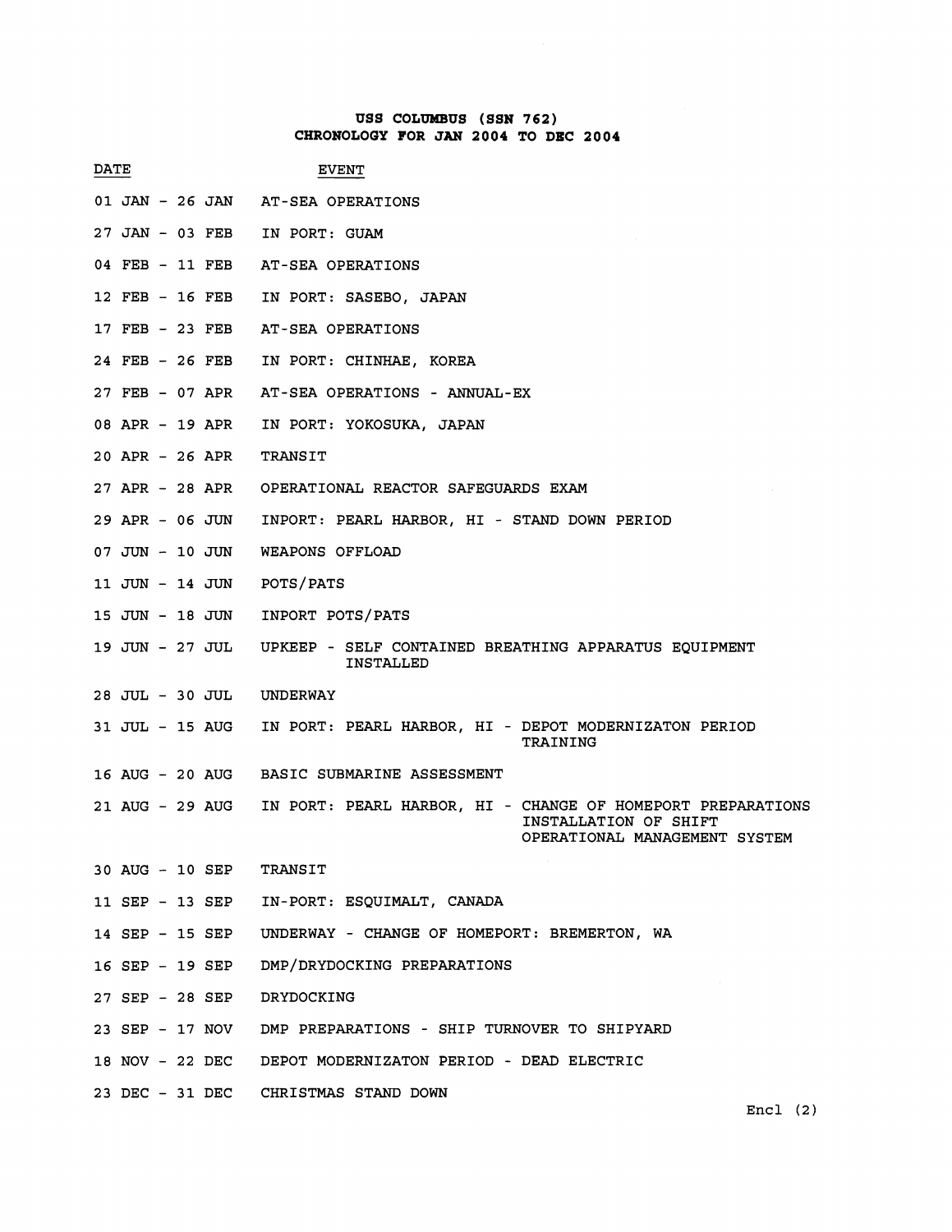## **uss coLmns (SSN 762) NARRATIVE FOR JAN 2004 TO DEC 2004**

After the crew of the COLUMBUS recuperated with nearly a month of recreation and open-ocean transits, they began the year 2004 executing her true purpose, a mission vital to National Security.

At the end of the January, the crew of the COLUMBUS spent some wellneeded relaxation time in Guam where the crew enjoyed various activities such as scuba diving, hiking and sightseeing. Several members of the crew also participated in the clean up of a beach. These individuals received letters of commendation for their efforts.

After a brief transit, the COLUMBUS moored in Sasebo, Japan in mid-February. Members of the crew spent time relaxing and seeing historical Nagasaki.

At the end of the month, the crew went to Chinhae, Korea, where the officers and crew of the Korean submarine ROKS LEE EOK GI (SS-071) hosted the USS COLUMBUS for a variety of social activities. The COLUMBUS also hosted tours of the ship for the ROKS LEE EOK GI.

The COLUMBUS set sail on mission for an arduous 6 weeks including Annual-Ex, which involved several ships from the Japanese Self Defense Force Naval fleet.

The final port in the ship's Western Pacific Deployment was Yokosuka, Japan. The ship spent 11 days in mid-April relaxing and recuperating prior to the journey home. While moored in Yokosuka, the crew enjoyed participating in many recreational activities such as touring Mt. Fuji and Tokyo in addition to holding a basketball tournament to bring the crew together one final time in the Western Pacific.

The USS COLUMBUS embarked on its journey home on April  $19^{th}$ , after six difficult months on missions vital to national security. On April 27<sup>th</sup>, the COLUMBUS pulled into Pearl Harbor, eager to see the home she left six months ago. The crew, however, needed to undergo an Operational Reactor Safeguards Exam (ORSE) prior to ending their deployment. Finally, on April 28<sup>th</sup>, the crew of the COLUMBUS was reunited with family and friends, and the Western Pacific Deployment of 2003-2004 was history. For the month of May 2004, the crew relaxed on Stand down as a reward for their hard work on deployment.

Starting in June, the COLUMBUS completed its weapons offload and commenced Pre-Overhaul Tests/Pre-Availability Tests (POTS/PATS) which consisted of both an underway and an in port phase. These tests were performed in support of the upcoming Depot Modernization Period (DMP) scheduled to commence in November. The crew displayed their hard work and determination yet again after their well deserved stand down.

Upon the completion of POTS/PATS, the COLUMBUS became one of the first Submarines in the fleet to be equipped with Self-Contained Breathing Apparatuses (SCBAs) to replace the outdated Onboard Breathing Apparatuses (OBAs), for use in fire fighting. The crew continued with its preparations for the upcoming DMP with various propulsion plant and ship's maintenance and tests.